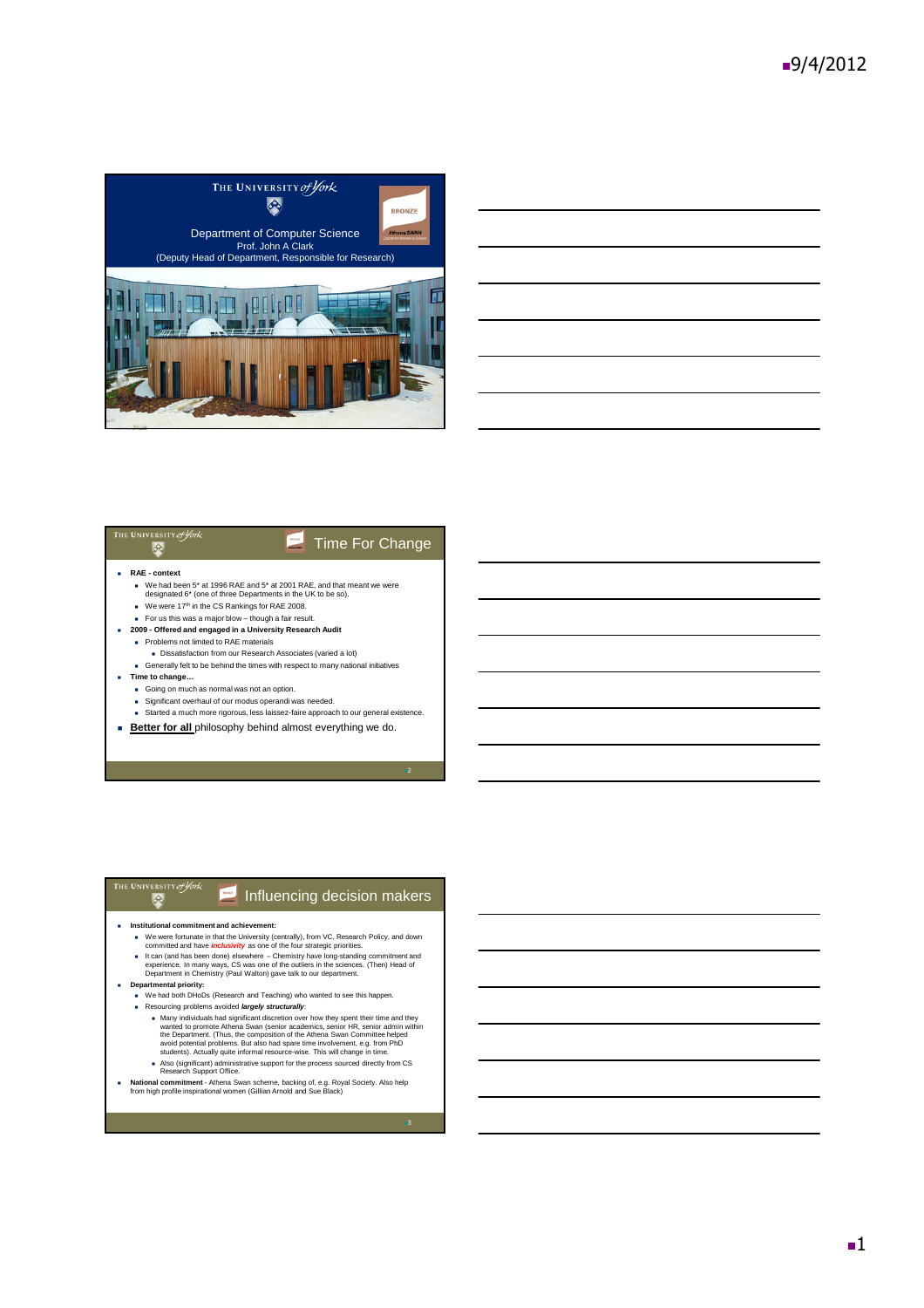#### THE UNIVERSITY of York  $\blacksquare$  Influencing decision makers  $\overline{\bullet}$

- **Inclusivity works economically – let's consider UG recruitment**
	- Computer science not as buoyant as it used to be. (Life used to be very easy.) There is very significant pool of female talent suited to doing CS who don't end up doing CS (here or elsewhere).
	- It's a competitive market and we needed to place ourselves at the front.<br>Revamped our whole approach to this (and all materials).
	- **Stress the economics case!**
- **Promote visibility and recognition: Are there any women here?**
	- Yes, and many of our female undergraduates are happy to assist at open days and interview days.
	- Yes, and it helps if a senior female academic gives talks at open days about the very latest CS related work (e.g. quantum computing or complexity).
	- Yes. Invited lectures, e.g. "Did twitter save Bletchley Park?" Sue Black, and "Your glittering career in IT" Gillian Arnold.
	- Yes. Encourage staff to gain appropriate recognition for their achievements (1 prestigious research chair and 1 fellowship)

## Things to do **Do the profiling:** You can't deny the figures (and there may be many sources) The benchmarking/profiling process was most valuable (all manner of things from UG/PG/Degree classes,

- Highlights where problems are:
	- UG numbers poor but now certainly improving. ■ Domainstic poor Barrior condition
	- $\blacksquare$  PhD to RA awful

THE UNIVERSITY of *York* 

- 
- A Chievement of women academics when here -rather good all are influential figures,<br>including two prestigious fellowships, and the head of our most important research<br>development in recent times, and arguably ever.<br>Numbe
- 
- **Data is a lever for change**:
	- I value your opinion, of course, but...<br>In What do you make of my data?
	- **Benchmark**. Athena Swan starts with a great idea for entry level award (Bronze) it rewards/recognizes Departments that recognize they have a problem.

5

### THE UNIVERSITY of York Things to Do Take an interest in performance reviewing (and careers more generally) We were concerned about the quality of RA performance reviewing. We changed the format based largely on feedback from RAs. These are all now reviewed by DHoD-Research, with the intention of intervening if adequate career guidance is not apparent. Clear needed for mentoring and advice. (Further actions planned here.) **Training** ■ Set about creating a training programme for RAs.

- "Advancing in academia" sessions, how promotion is gained and what you need to do.
- Proposal writing module geared to RAs. Also now have much better mechanisms for recognition of contributions to proposals.
- Consult!
	- Perceived need for a "networking" module. Talking to the centre about this. Rapid fire on-line surveys. These were VERY effective.

6